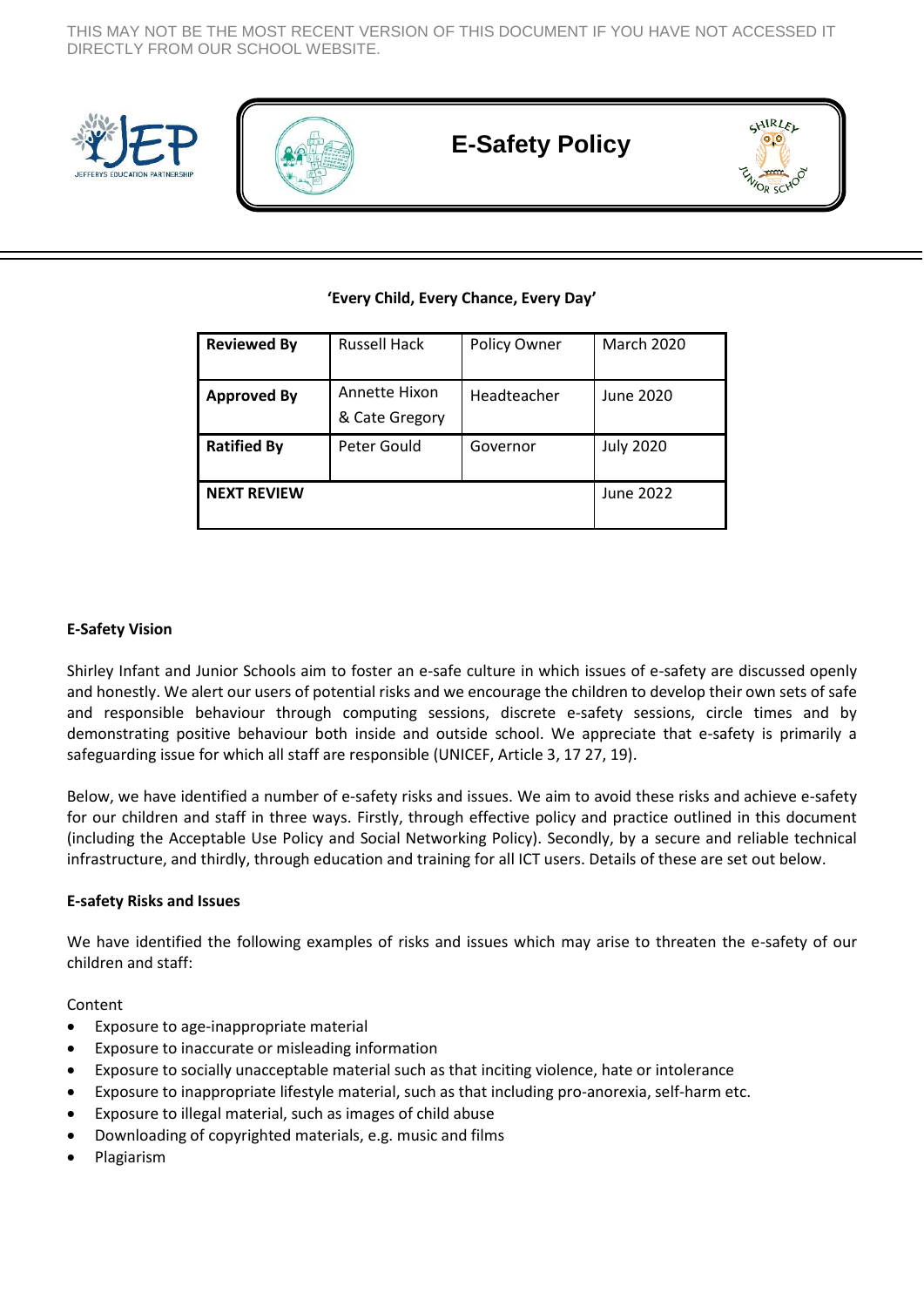# Contact

- Grooming using ICT, leading to sexual assault and/or child prostitution
- Grooming using ICT, leading to extremism, terrorism or the support of terrorism (PREVENT 2015)
- Bullies using ICT (e-mail, mobile phones, chat rooms etc.) as a way to torment their victims
- Children and young people self-publishing information sometimes inappropriately about themselves and therefore putting themselves at risk

# Commerce

- Exposure to inappropriate commercial advertising
- Exposure to online gambling services
- Commercial and financial scams

## **Acceptable Use Policy**

The schools' Acceptable Use Policy and pupil 'e-safety rules' detail the way in which the school's ICT facilities may and may not be used by staff and children. This is shared with parents and carers to ensure that good practice is extended beyond use in school.

## **Infrastructure and Network Practice**

Within Jefferys Education Partnership, firewall and virus protection are provided for all computers connected to the school's network. Our anti-viral software is checked by our Network Technician and is automatically updated on all equipment as necessary, to maintain protection.

Filtering and content control is similarly provided by Upper Shirley High for all computers and iPads connected to the school network using Smoothwall. This uses a nationally approved database of keywords and URLs which it filters. If concerns are raised about particular keywords and URLs, these can be forwarded to our Network Technician via the school emailing facility.

This technical infrastructure is further secured by good network practice by all users. This includes the following safeguarding procedures:

- Each member of staff has their own personal log-in and password
- Passwords should be strong (a minimum of 7 characters including both numbers and characters) and changed on a regular basis
- Unattended workstations should be logged off/locked
- All removable media and e-mail attachments must be virus checked before being used/viewed on the network

# **Education and Training**

All members of staff are aware of the need for good network practice and have read and agreed to the school's Acceptable Use Policy. All staff will take part in annual training sessions regarding e-safety as required and the Esafety Leader will keep staff informed of new developments. Staff are fully informed as to how they should respond to e-safety incidents as outlined below.

All parents must agree to an e-safety contract when joining Shirley Infant School and Shirley Junior School. New children will receive a copy of our e-safety rules when they join our schools, and all children receive a copy of these annually.

Each year group will learn about the risks and issues surrounding e-safety in an age-appropriate way. They will take part in lessons and circle times where e-safety in the key focus. Teachers will deliver e-safety lessons in accordance with the scheme of work.